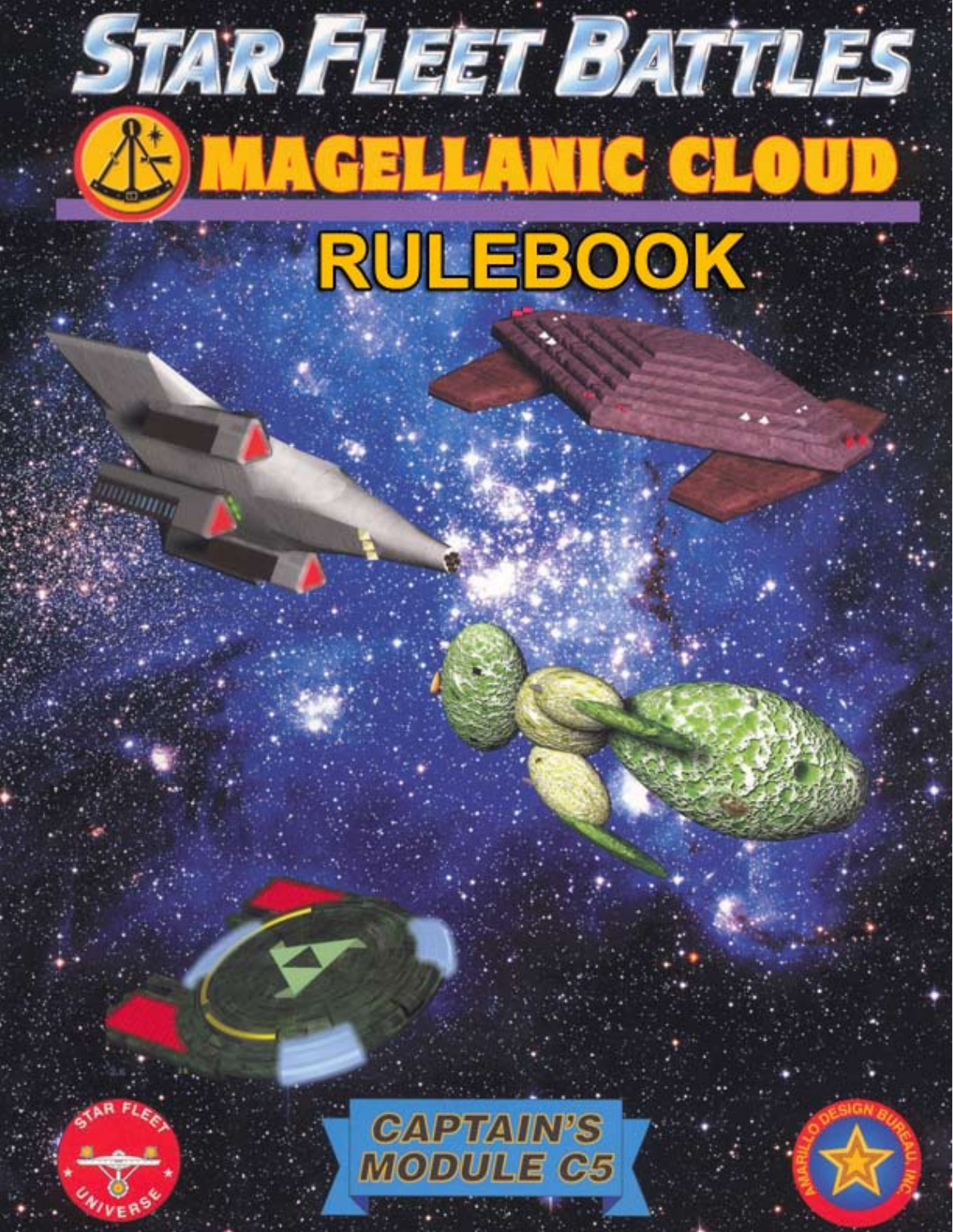

# CAPTAIN'S MODULE C5  $\mathbf{\hat{x}}$   $\mathbf{\hat{x}}$ THE MAGELLANIC CLOUD

#### **TABLE OF CONTENTS**

#### **INTRODUCTION**

| MASTER FIGHTER & PF CHARTS92 |  |
|------------------------------|--|

#### **COMBAT**

| MD2.0 MULTI-LAYER SHIELDS11    |  |
|--------------------------------|--|
| MD3.0 TARGET ACQUISTION GEAR14 |  |

#### **WEAPONS**

| ME1.0 WARP-TUNED LASERS17     |  |
|-------------------------------|--|
| ME2.0 MASS DRIVER MISSILES19  |  |
| <b>ME3.0 CHARGED PARTICLE</b> |  |
|                               |  |
| <b>ME4.0 VARIABLE FOCUS</b>   |  |
| <b>NEUTRON BEAMS28</b>        |  |
| ME5.0 TACHYON BEAMS30         |  |
| ME6.0 POSITRON LANCETS33      |  |
|                               |  |
| MFP1.0 PLASMA-E TORPEDOES37   |  |

## **SYSTEMS**

| MG1.0 DISTORION GENERATORS39 |  |
|------------------------------|--|
|------------------------------|--|

#### **POWER**

| MH <sub>1.0</sub> HIGH POWERED REACTORS41 |  |
|-------------------------------------------|--|
| MH2.0 CAPACITANCE BANKS41                 |  |

#### **SHUTTLECRAFT AND FIGHTERS**

MJ1.O MAGELLANIC SHUTTLES.................43 MJ2.0 MAGELLANIC OVERDRIVE...............44

#### **MINE WARFARE**

MM1.0 MAGELLANIC CAPTOR MINES.......47

#### **SHIP DESCRIPTIONS**

| MR3.0 ENEEN PROTECTORATES55 |
|-----------------------------|
|                             |
|                             |
|                             |
|                             |

#### **SCENARIOS**

| MS1.0 MAGELLANIC RESTRICTIONS 67   |  |
|------------------------------------|--|
| MSG1.0 MAGELLANIC CONVOY RAID 71   |  |
| MSH1.0 THE BATTLE OF H'GAR  73     |  |
| MSH2.0 BREAKOUT IN SECTOR SEVEN74  |  |
| MSH3.0 FOURTH BATTLE OF SLEERN  75 |  |
|                                    |  |
| MSH5.0 DIFFERENT PHILOSOPHIES  76  |  |
|                                    |  |
|                                    |  |
| MSH8.0 A RATIONAL CHOICE  81       |  |
| MSH9.0 JOINT OPERATIONS 82         |  |
|                                    |  |

**EARLY YEARS RULES**

MY0.0 MAGELLANIC EARLY YEARS..........85